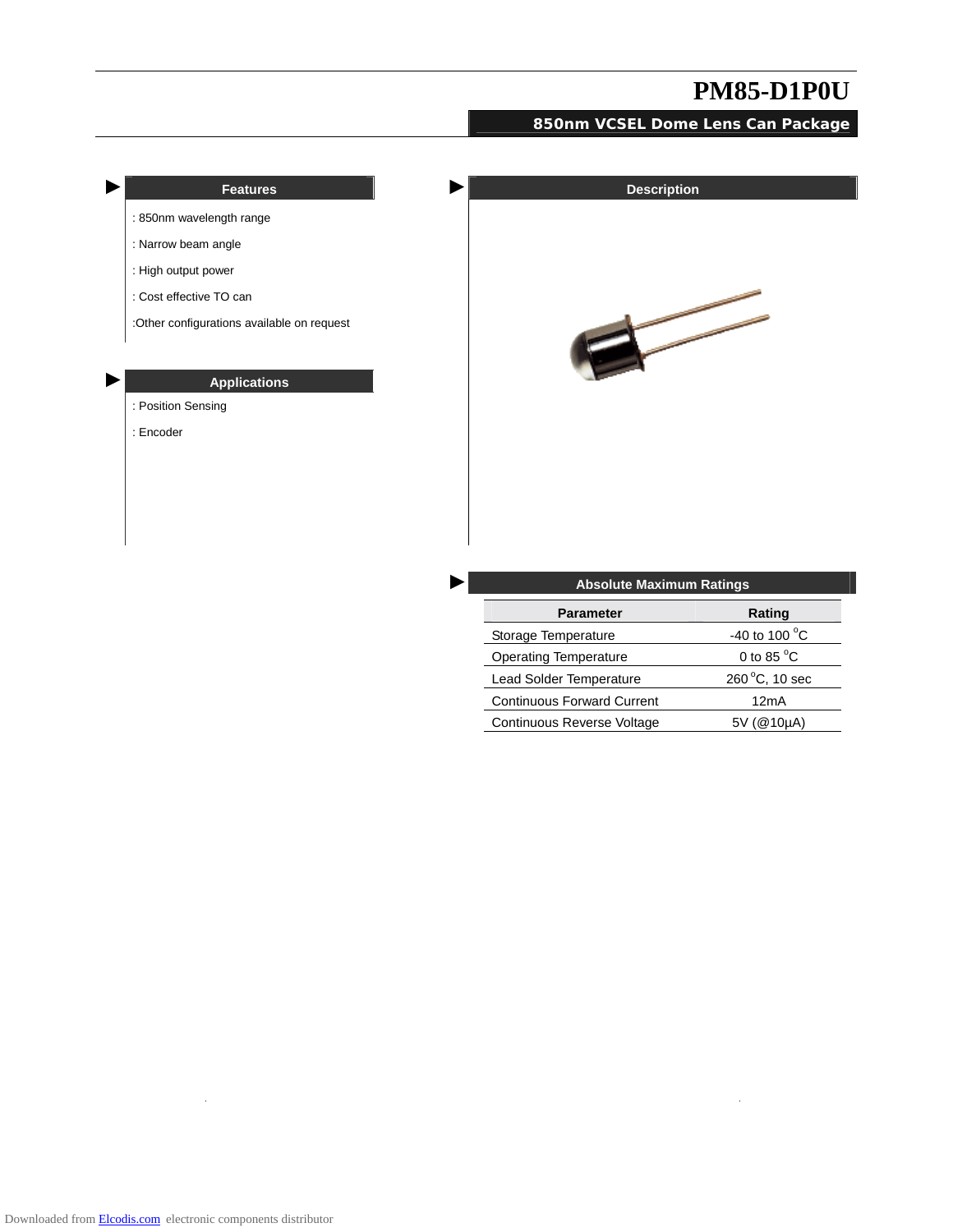**850nm VCSEL Dome Lens Can Package**

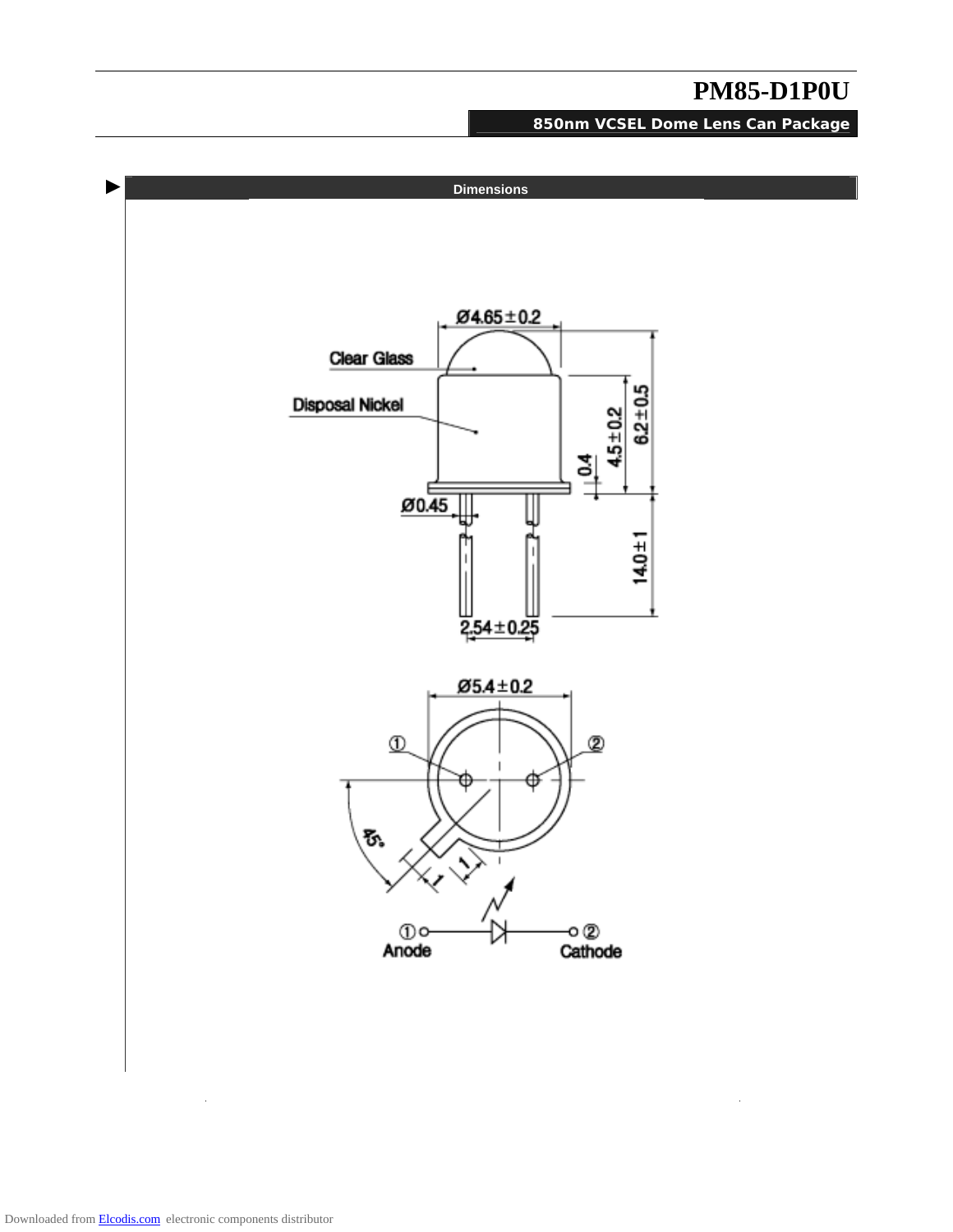$\hat{\boldsymbol{\beta}}$ 

### **850nm VCSEL Dome Lens Can Package**

| <b>Parameters</b>                     | Symbol                      | <b>Specified</b> |        |      |                    |                           |
|---------------------------------------|-----------------------------|------------------|--------|------|--------------------|---------------------------|
|                                       |                             | Min.             | Typ.   | Max. | Unit               | <b>Test Conditions</b>    |
| <b>Threshold Current</b>              | <b>I</b> <sub>th</sub>      |                  | 1.5    | 3    | mA                 | <b>CW</b>                 |
| I <sub>th</sub> Temperature Variation | $\Delta I_{th}$             |                  | 1.5    |      | mA                 | $T_a = 0$ to 85 °C        |
| Slope Efficiency                      | η                           | 0.3              | 0.4    | 0.7  | W/A                | $I_f = 6mA$               |
| n Temperature Variation               | Δη / ΔT                     |                  | $-0.5$ |      | $%$ / $^{\circ}$ C | $T_a = 0$ to 85 °C at 6mA |
| <b>Optical Output Power</b>           | P <sub>o</sub>              |                  | 2      |      | mW                 | $I_f = 6mA$               |
| Peak Wavelength                       | λ                           | 840              | 850    | 860  | nm                 | $I_f = 6mA$               |
| λ Temperature Variation               | $\Delta \lambda / \Delta T$ |                  | 0.06   |      |                    | $T_a = 0$ to 85 °C at 6mA |
| Spectral Bandwidth (RMS)              | Δλ                          |                  |        | 0.85 | nm                 | $I_f = 6mA$               |
| Beam Divergence                       | Θ                           |                  | 2      |      | $\bullet$          | $P_0 = 2.0$ mW, (FWHM)    |
| <b>Operating Voltage</b>              | $V_f$                       |                  | 1.8    | 2.2  | V                  | $I_f = 6mA$               |
| Breakdown Voltage                     | $V_{\rm b}$                 |                  | $-10$  |      | V                  |                           |
| <b>Dynamic Resistance</b>             | $R_d$                       | 20               | 35     | 55   | Ohm                | $I_f = 6mA$               |

► **Electro-Optics Characteristics (Ta=25<sup>o</sup> C unless otherwise stated)** 

► **Notes** 

\* These specifications are subject to change without notice.



 $\ddot{\phantom{a}}$